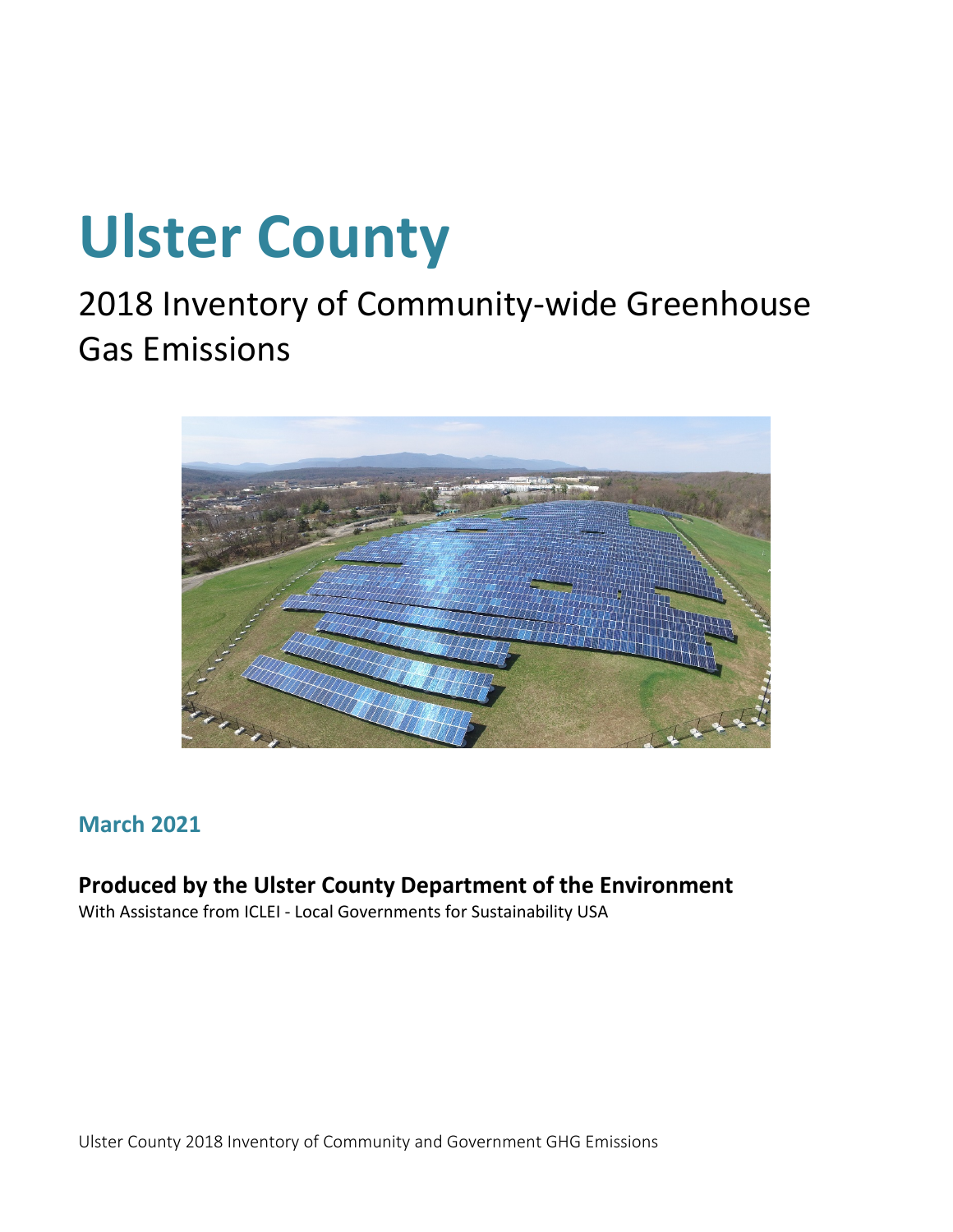## <span id="page-1-0"></span>**Table of Contents**

| Appendices: Detailed Reports and data from ICLEI ClearPath 17 |  |
|---------------------------------------------------------------|--|
|                                                               |  |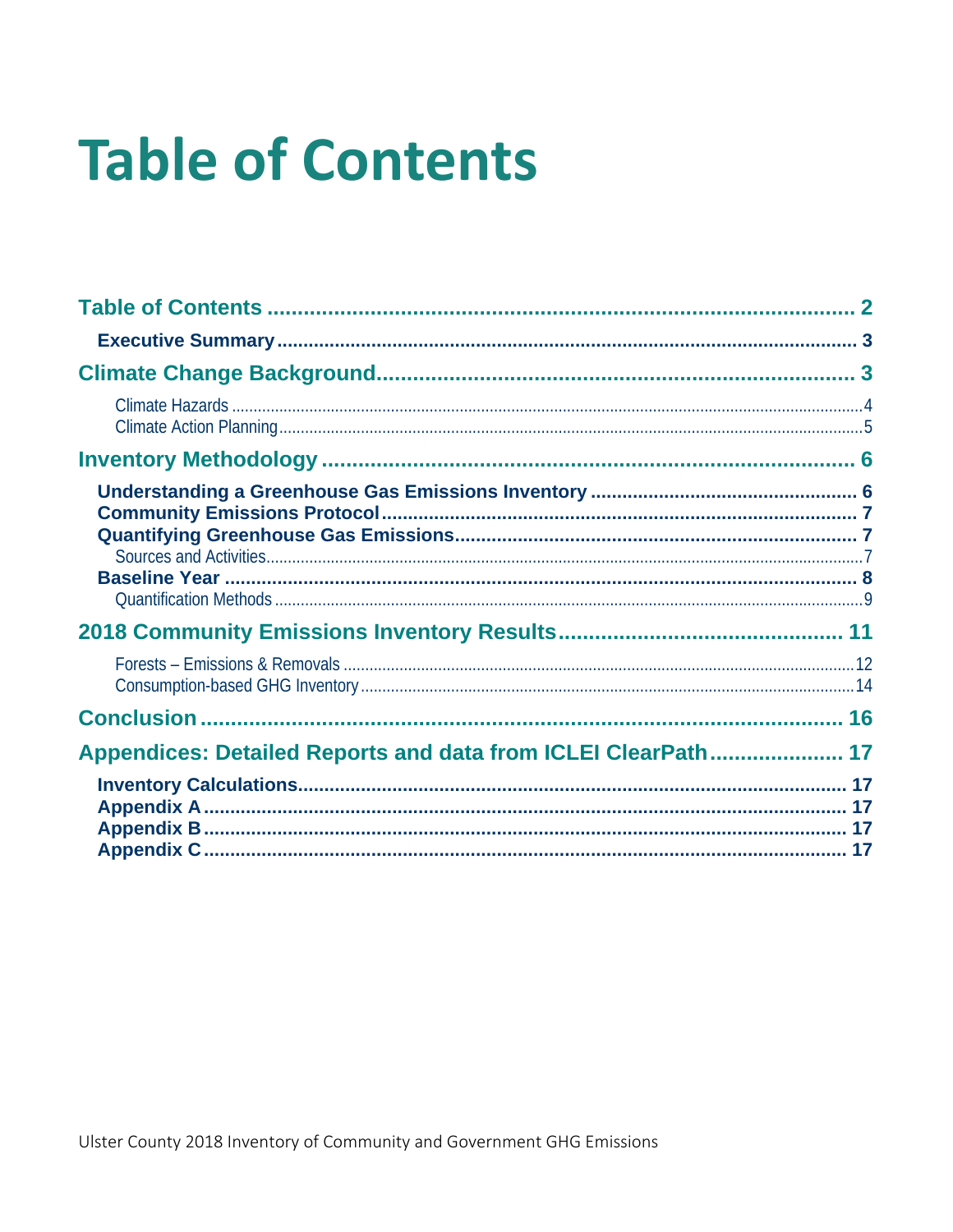#### <span id="page-2-0"></span>**Executive Summary**

Ulster County recognizes that greenhouse gas (GHG) emissions from human activity are catalyzing profound climate change, the consequences of which pose substantial risks to the future health, wellbeing, and prosperity of our community. This report provides estimates of GHGs resulting from activities in Ulster County as a whole in 2018, and compares these to the 2010 community GHG inventory, which is used as the baseline to measure against.

Per [Executive Order 1-2019,](https://ulstercountyny.gov/sites/default/files/documents/environment/UCExecOrder1-19_FinalExecuted.pdf) the Ulster County government "shall support ways to decrease energy use, decrease greenhouse gas emissions and increase the use of green power across our community and sets a goal of decreasing community wide greenhouse gas emissions by 80% by 2050 (below 1990 levels) using the regional GHG emissions inventory as a baseline."

The Inventory Results section of this report provides a detailed profile of emissions sources within Ulster County; information that will be key to guiding local reduction efforts. These data will also provide an annual reference against which the County will be able to compare future performance and demonstrate progress in reducing emissions.

### <span id="page-2-1"></span>**Climate Change Background**

Naturally occurring gases dispersed in the atmosphere determine the Earth's climate by trapping solar radiation. This phenomenon is known as the greenhouse effect. Overwhelming evidence shows that human activities are increasing the concentration of greenhouse gases and changing the global climate. The most significant contributor is the burning of fossil fuels for transportation, electricity generation and other purposes, which introduces large amounts of carbon dioxide and other greenhouse gases into the atmosphere. Collectively, these gases intensify the natural greenhouse effect, causing global average surface and lower atmospheric temperatures to rise. Global climate change influences seasonal patterns and intensifies weather events, threatening the safety, quality of life, and economic prosperity of communities everywhere<sup>[1](#page-2-2)</sup>. Many regions are already experiencing the consequences of global climate change, and Ulster County is no exception.

<span id="page-2-2"></span><sup>&</sup>lt;sup>1</sup> International Panel on Climate Change. 2014. Climate Change 2014: Synthesis Report. Contribution of Working Groups I, II and III to the Fifth Assessment Report of the Intergovernmental Panel on Climate Change [Core Writing Team, R.K. Pachauri and L.A. Meyer (eds.)]. IPCC, Geneva, Switzerland, 151 pp. Retrieved from<https://www.ipcc.ch/report/ar5/syr/>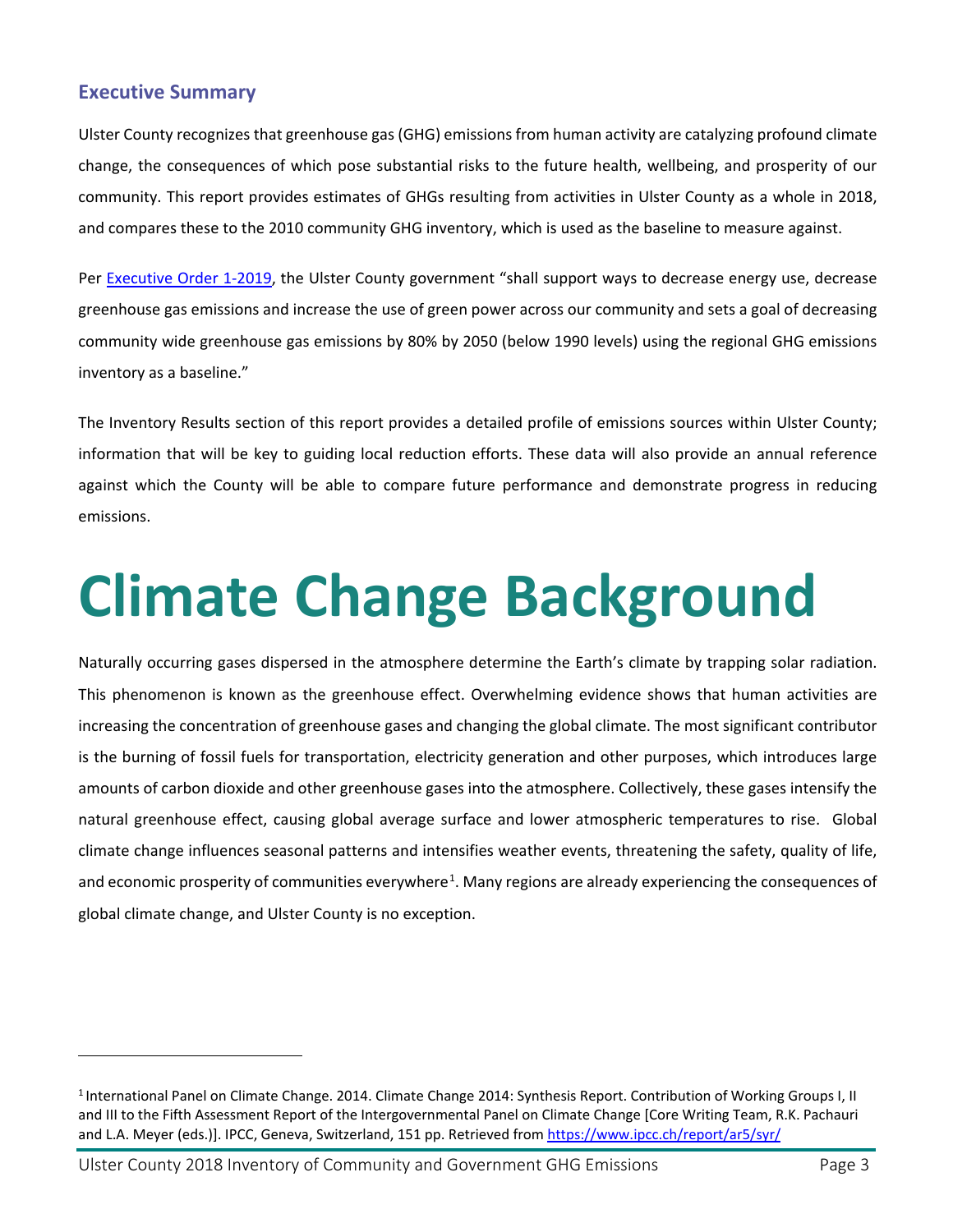#### <span id="page-3-0"></span>**Climate Hazards**

Climate change is already impacting Ulster County and will likely accelerate in the future. According to the National Climate Assessment<sup>[2](#page-3-1)</sup>, between 1895 and 2011, temperatures in the Northeast increased by almost  $2^{\circ}$ F (0.16 $^{\circ}$ F per decade), and precipitation increased by approximately five inches, or more than 10% (0.4 inches per decade). Coastal flooding has increased due to a rise in sea level of approximately 1 foot since 1900. The Northeast has experienced a greater recent increase in extreme precipitation than any other region in the United States: between 1958 and 2010 the region saw more than a 70% increase in the amount of precipitation falling in very heavy events (defined as the heaviest 1% of all daily events).

Projected Climate Change: As in other areas, the amount of warming in the Northeast will be highly dependent on global emissions of heat-trapping gases. If GHG emissions continue to increase, warming of 4.5ºF to 10ºF is projected by the 2080s; if global GHG emissions were reduced substantially, projected warming still ranges from about 3ºF to 6ºF by the 2080s. Heat waves, heavy downpours, and sea level rise pose growing challenges to many aspects of life in the Northeast.

The New York State Energy Research & Development Authority's (NYSERDA) *ClimAID Report* (2014 Supplement)[3](#page-3-2) includes projections for the following climate hazards in Region 2 – Port Jervis, where Ulster County is located:

- Precipitation is projected to increase by approximately -1 to +10 percent by the 2020s; 1 to 14 percent by the 2050s, and 2 to 18 percent by the 2080s. Although the increase in total annual precipitation is projected to be relatively small, larger increases are projected in the frequency, intensity, and duration of extreme precipitation events (defined as events with more than 1, 2, or 4 inches of rainfall) at daily timescales.
- The total number of hot days in New York State is expected to increase as this century progresses. The frequency and duration of heat waves, defined as three or more consecutive days with maximum temperatures at or above 90 ˚F, are also expected to increase.
- Sea level is projected to rise along the New York State coastline and in the tidal Hudson by 3-8 inches by the 2020s, 9-21 inches by the 2050s, and 14-39 inches by the 2080s .The high-end estimate for sea level rise by the 2080s is 58 inches.

<span id="page-3-2"></span><sup>3</sup> *ClimAID 2014 Supplement - Updated Climate Projections Report*: Available at: [https://www.nyserda.ny.gov/About/Publications/Research-and-Development-Technical-Reports/Environmental-Research](https://www.nyserda.ny.gov/About/Publications/Research-and-Development-Technical-Reports/Environmental-Research-and-Development-Technical-Reports/Response-to-Climate-Change-in-New-York)[and-Development-Technical-Reports/Response-to-Climate-Change-in-New-York](https://www.nyserda.ny.gov/About/Publications/Research-and-Development-Technical-Reports/Environmental-Research-and-Development-Technical-Reports/Response-to-Climate-Change-in-New-York)

<span id="page-3-1"></span><sup>2</sup> *Third National Climate Assessment*. Available at: [https://nca2014.globalchange.gov/report.](https://nca2014.globalchange.gov/report)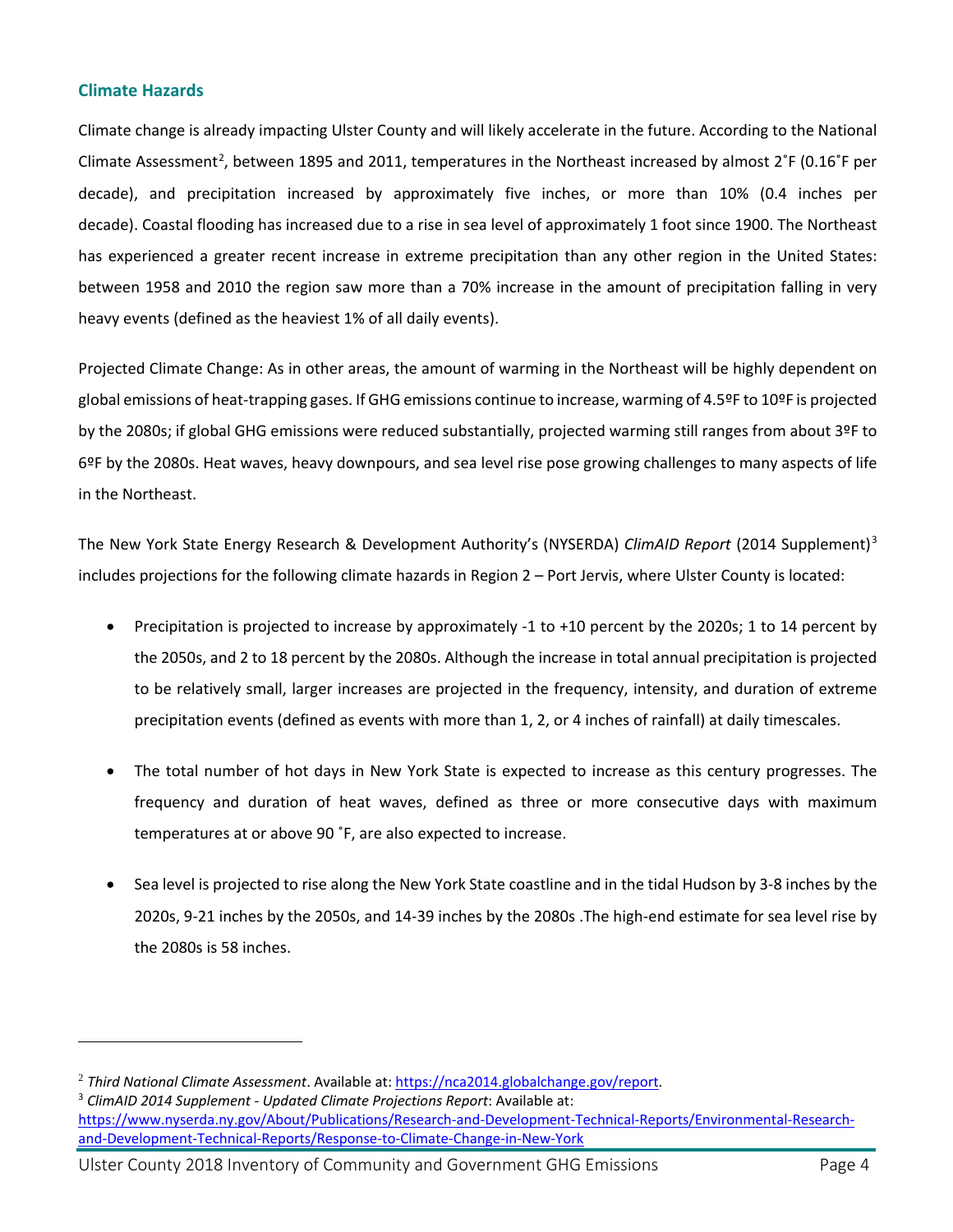A key next step in planning for the impacts of climate change in Ulster County will include identifying and assessing local vulnerabilities to these and other potential primary and secondary climate hazards, and developing strategies and tools to address them.

#### <span id="page-4-0"></span>**Climate Action Planning**

Many communities in the United States have started to take responsibility for addressing climate change at the local level. Reducing fossil fuel use in the community can have many benefits in addition to reducing greenhouse gas emissions. More efficient use of energy decreases utility and transportation costs for residents and businesses. Retrofitting homes and businesses to be more efficient creates local jobs. In addition, money not spent on energy is more likely to be spent at local businesses and will add to the local economy. Reducing fossil fuel use improves air quality and increasing opportunities for walking and bicycling improves residents' health. In 2021, the Ulster County government is launching its [Green New Deal](https://gnd.ulstercountyny.gov/) initiative and a climate adaptation planning project. These activities will include community stakeholder engagement in a climate action discussion to inform a community climate action plan.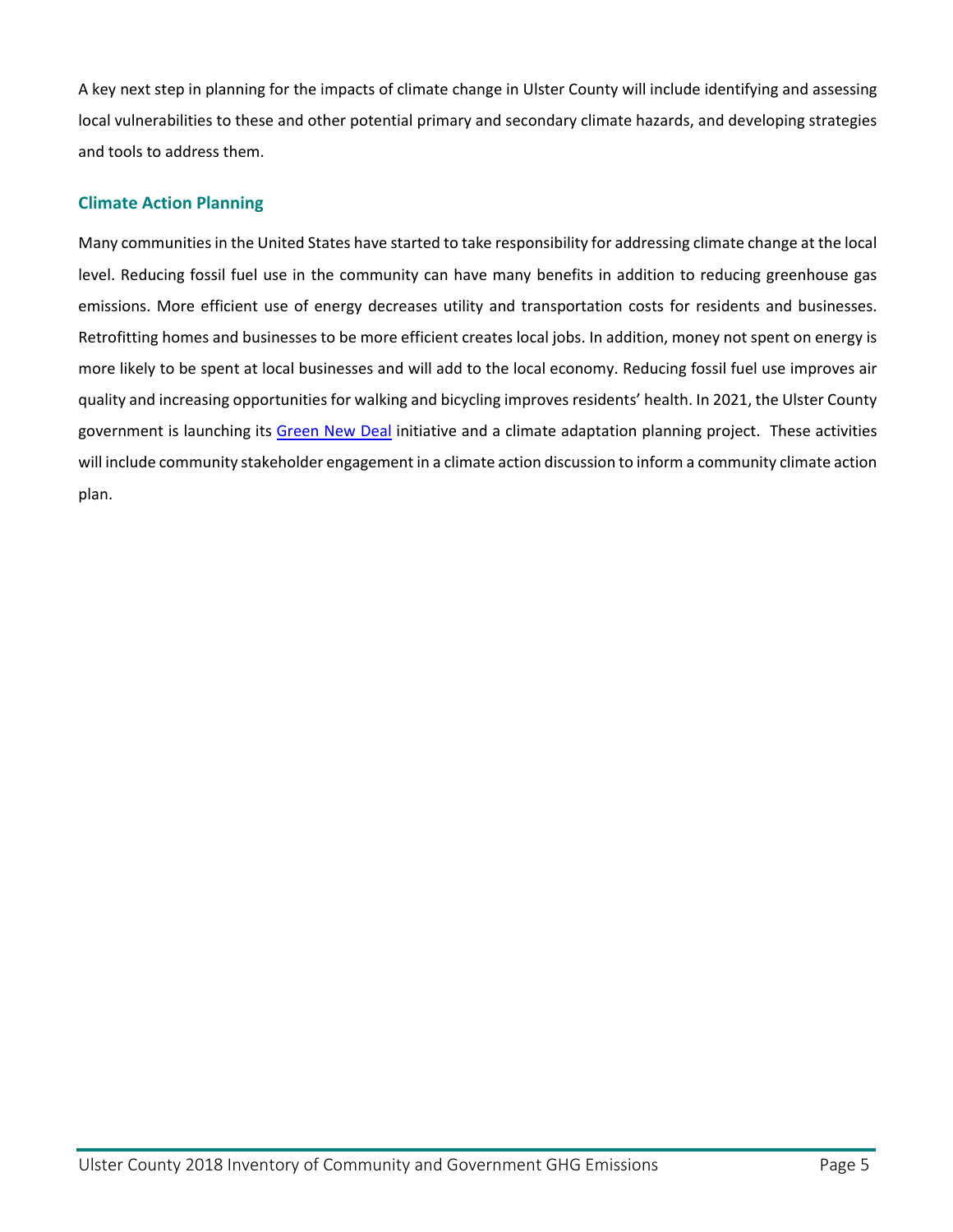## <span id="page-5-0"></span>**Inventory Methodology**

#### <span id="page-5-1"></span>**Understanding a Greenhouse Gas Emissions Inventory**

The first step toward achieving tangible greenhouse gas emission reductions requires identifying baseline emissions levels and sources and activities generating emissions in the community. This report presents emissions from the Ulster County community, which includes operations of the Ulster County government. Government operations is mostly a subset of the community inventory, as shown in Figure 1. For example, data on commercial energy use by the community includes energy consumed by municipal buildings, and community vehicle-miles-traveled estimates include miles driven by municipal fleet vehicles.

As local governments have continued to join the climate **Figure 1 Relationship of Community and Government Operations** protection movement, the need for a standardized approach to quantify GHG emissions has proven essential. This inventory uses the approach and methods provided by the *U.S. Community Protocol for Accounting and Reporting Greenhouse Gas Emissions* (Community Protocol) which is described below. As needed, the methodology provided by the *U.S*. *Community Protocol* has been supplemented by the New York Community and Regional GHG Inventory Guidance, Version 1.0.[4](#page-5-2)



<span id="page-5-2"></span><sup>4</sup> Available here: [https://climatesmart.ny.gov/fileadmin/csc/documents/GHG\\_Inventories/ghgguide.pdf](https://climatesmart.ny.gov/fileadmin/csc/documents/GHG_Inventories/ghgguide.pdf)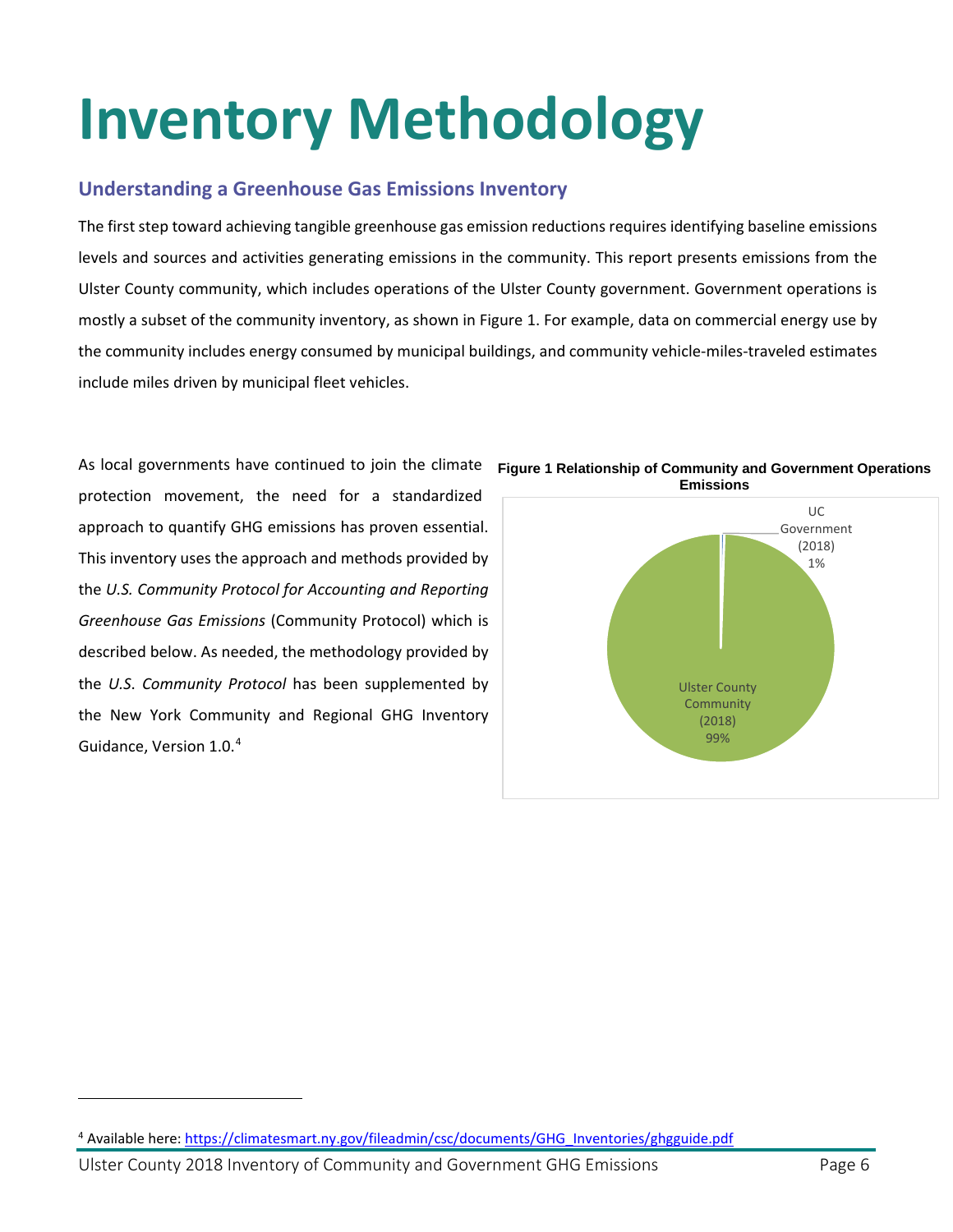Three greenhouse gases are included in this inventory: carbon dioxide (CO<sub>2</sub>), methane (CH<sub>4</sub>) and nitrous oxide (N<sub>2</sub>O). Many of the charts in this report represent emissions in "carbon dioxide equivalent" (CO<sub>2</sub>e) values, calculated using the Global Warming Potentials (GWP) for methane and nitrous oxide from the *IPCC 5th Assessment Report*:

| <b>Greenhouse Gas</b>             | <b>Global Warming Potential</b> |
|-----------------------------------|---------------------------------|
| Carbon Dioxide (CO <sub>2</sub> ) |                                 |
| Methane $(CH_4)$                  | 28                              |
| Nitrous Oxide $(N_2O)$            | 265                             |

#### <span id="page-6-0"></span>**Community Emissions Protocol**

Version 1.2 of the U*.S. Community Protocol for Accounting and Reporting GHG Emissions*[5](#page-6-3) was released by ICLEI in 2019 and represents a national standard in guidance to help U.S. local governments develop effective community GHG emissions inventories. It establishes reporting requirements for all community GHG emissions inventories, provides detailed accounting guidance for quantifying GHG emissions associated with a range of emission sources and community activities, and provides a number of optional reporting frameworks to help local governments customize their community GHG emissions inventory reports based on their local goals and capacities.

#### <span id="page-6-1"></span>**Quantifying Greenhouse Gas Emissions**

#### <span id="page-6-2"></span>**Sources and Activities**

Communities contribute to greenhouse gas emissions in many ways. Two central categorizations of emissions are used in the community inventory: 1) GHG emissions that are produced by "sources" located within the community boundary, and 2) GHG emissions produced as a consequence of community "activities".

| <b>Source</b>                                                                                                 | <b>Activity</b>                                                                                                                  |
|---------------------------------------------------------------------------------------------------------------|----------------------------------------------------------------------------------------------------------------------------------|
| Any physical process inside the<br>jurisdictional boundary that releases<br>GHG emissions into the atmosphere | The use of energy, materials, and/or<br>services by members of the<br>community that result in the<br>creation of GHG emissions. |

By reporting on both GHG emissions sources and activities, local governments can develop and promote a deeper understanding of GHG emissions associated with their communities. A purely source-based emissions inventory

<span id="page-6-3"></span><sup>5</sup> ICLEI. 2012. *US Community Protocol for Accounting and Reporting Greenhouse Gas Emissions*. Retrieved from <http://www.icleiusa.org/tools/ghg-protocol/community-protocol>

Ulster County 2018 Inventory of Community and Government GHG Emissions Page 7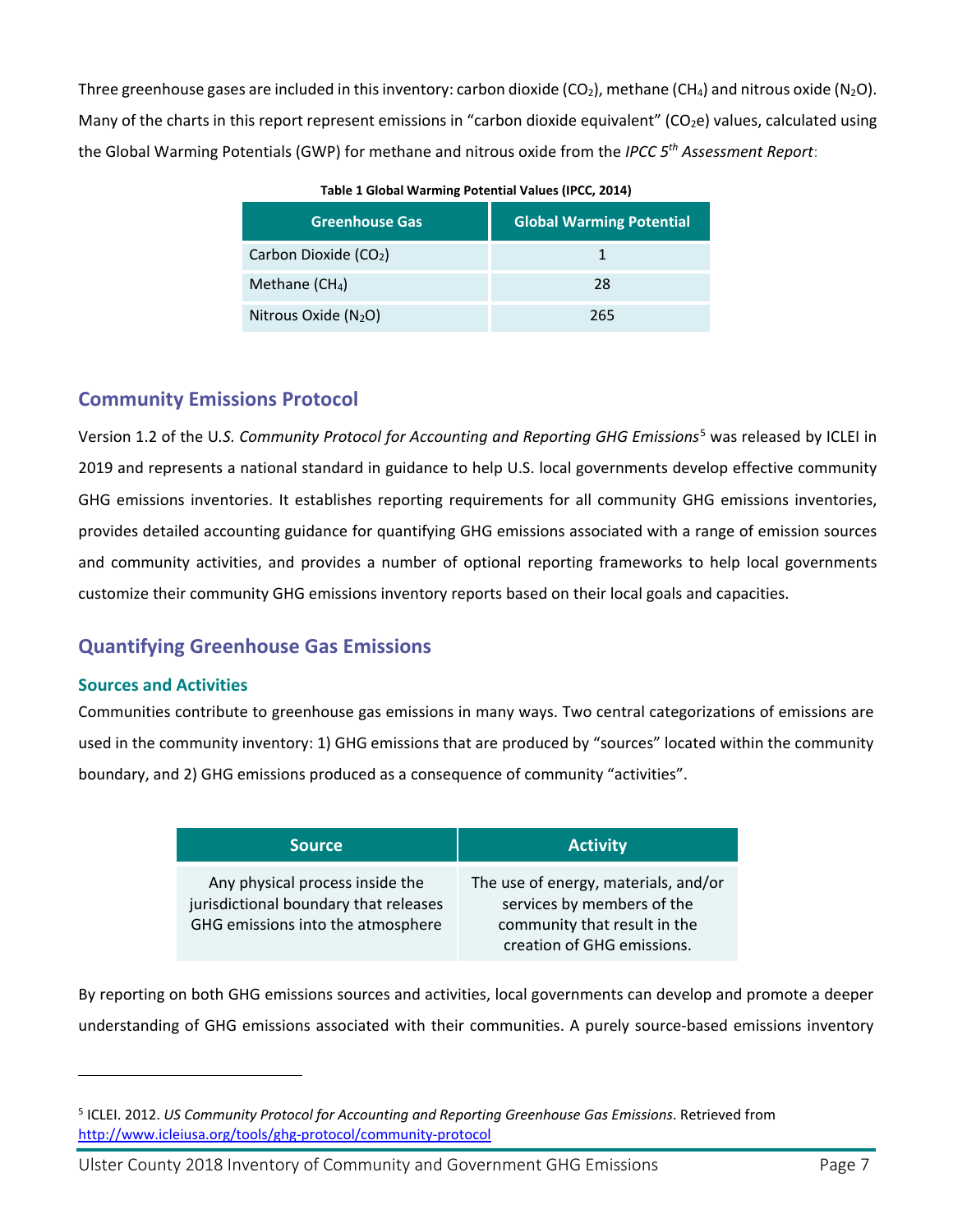could be summed to estimate total emissions released within the community's jurisdictional boundary. In contrast, a purely activity-based emissions inventory could provide perspective on the efficiency of the community, even when the associated emissions occur outside the jurisdictional boundary.

#### <span id="page-7-0"></span>**Baseline Year**

The inventory process requires the selection of a base year with which to compare current emissions. Ulster County's community GHG inventory utilizes 2010 as its baseline year. The 2010 Mid-Hudson Regional GHG Inventory was the first community wide GHG inventory completed for Ulster County and serves as the best reference point for comparing recent year emission and tracking progress against Ulster County government GHG emissions goals.

#### **2010 Mid-Hudson Regional GHG Inventory**

New York State conducted regional GHG emissions inventories for the baseline year 2010, which included emissions for each community in the Mid-Hudson Region<sup>[6](#page-7-1)</sup>. To align the methods used with those used by other regions in New York State, the State convened the NYGHG Working Group to develop a standard New York GHG Protocol (NYGHG Protocol). The Inventory was developed based on the latest methods determined by the NYGHG Working Group at the time, as well as the latest data provided to that group. As inventory protocols were not finalized for all sources, and several data sources requested through the NYGHG Working Group were not available in time for publication, the 2010 Inventory is not directly comparable to new 2018 Inventory completed using ICLEI's ClearPath software. The 2010 Inventory generally used similar data sources, methodology, and calculations for the largest emissions sectors however, as compared to the 2018 Inventory, and therefore will continue to serve as a useful reference point for quantifying and tracking Ulster County community GHGs over time.

<span id="page-7-1"></span><sup>6</sup> *Mid-Hudson Regional Greenhouse Gas Emissions Inventory Final Report for Mid-Hudson Tier II Regional Greenhouse Gas Emissions (GHG) Inventory* (2012). Available at: [https://climatesmart.ny.gov/fileadmin/csc/documents/GHG\\_Inventories/midhudghginventory.pdf](https://climatesmart.ny.gov/fileadmin/csc/documents/GHG_Inventories/midhudghginventory.pdf)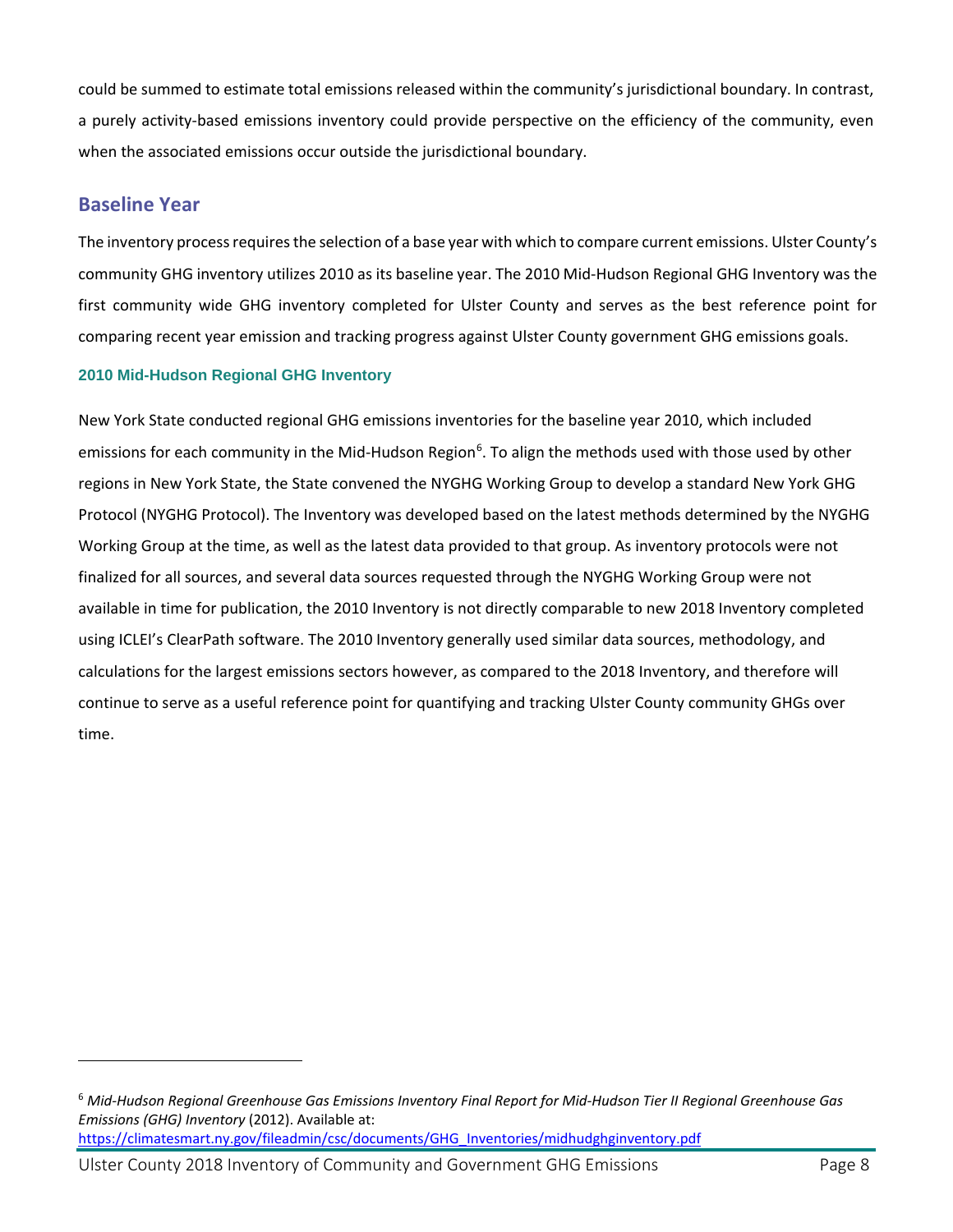**Figure 2** lists Ulster County's emission sectors and shows the GHG emissions associated with each sector, with total community GHG emissions estimated at 2,052,895 MT C02e in 2010. Mobile Energy (transportation) was Ulster County's largest source of GHG emissions, comprising approximately 52 percent of 2010 community emissions, with residential (20%) and commercial (16%) the next largest sources.

| <b>GHG EMISSION SECTORS</b> | $MTCO2e*$ |
|-----------------------------|-----------|
| Residential                 | 451,256   |
| Commercial                  | 349,919   |
| Industrial                  | 100,290   |
| <b>Mobile Energy</b>        | 1,151,440 |
| Solid Waste                 | 36,203    |
| <b>Wastewater Treatment</b> | 17,754    |
| <b>Industrial Processes</b> | 67,738    |
| Agriculture                 | 15,645    |
| <b>Energy Supply</b>        | 39,744    |
| <b>Total Emissions</b>      | 2,052,894 |
| Population                  | 182,493   |
| Per Capita Emissions        | 11        |

#### **Figure 2: Ulster County 2010 Community GHG Inventory**



\*Metric Tons of Carbon Dioxide Equivalent

#### **2018 Ulster County Community GHG Inventory**

#### <span id="page-8-0"></span>**Quantification Methods**

Greenhouse gas emissions can be quantified in two ways:

- Measurement-based methodologies refer to the direct measurement of greenhouse gas emissions (from a monitoring system) emitted from a flue of a power plant, wastewater treatment plant, landfill, or industrial facility.
- Calculation-based methodologies calculate emissions using activity data and emission factors. To calculate emissions accordingly, the basic equation below is used:

*Activity Data x Emission Factor = Emissions*

Most emissions sources in this inventory are quantified using calculation-based methodologies. Activity data refer to the relevant measurement of energy use or other greenhouse gas-generating processes such as fuel consumption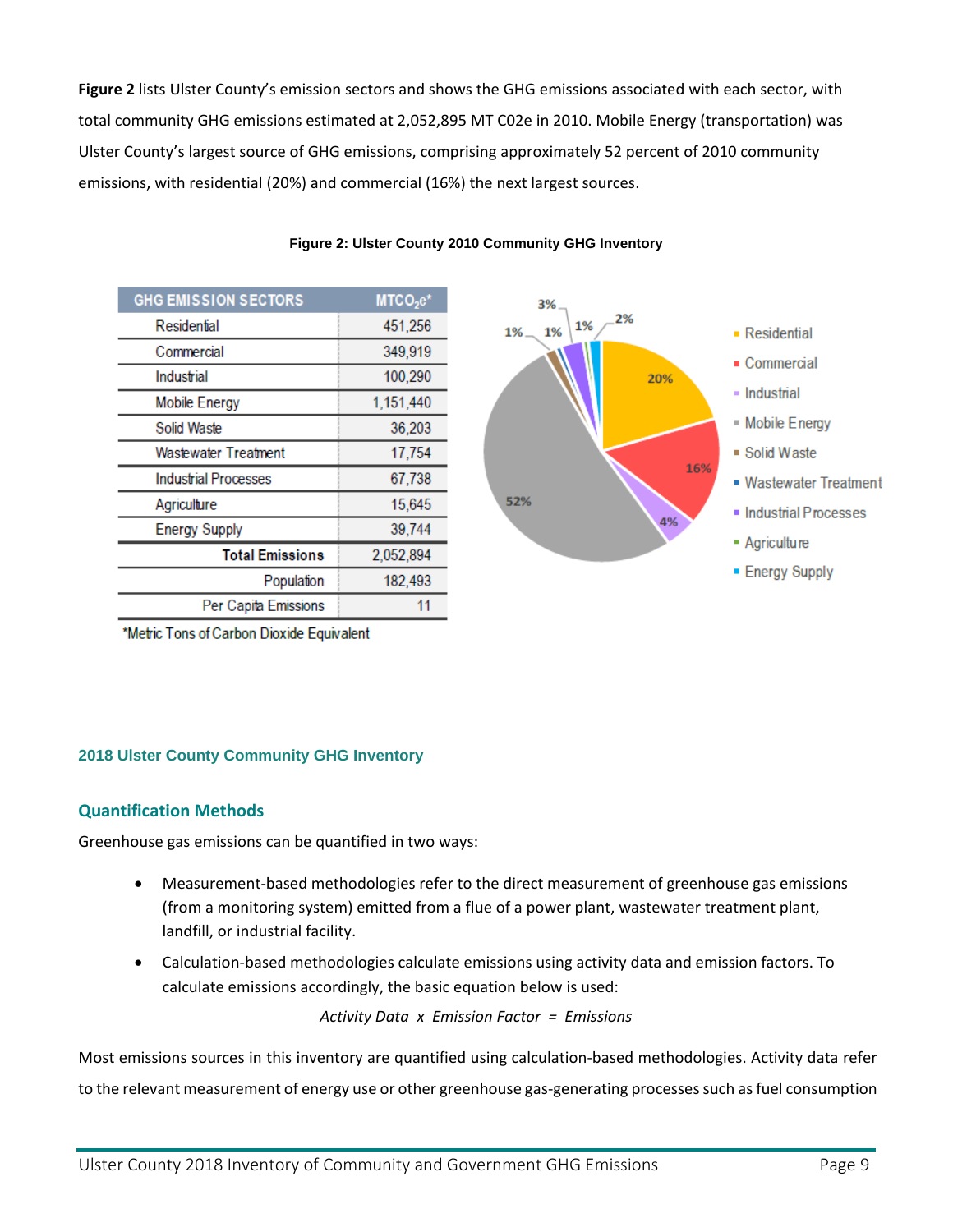by fuel type, metered annual electricity consumption, and annual vehicle miles traveled. Please see appendices for a detailed listing of the activity data used in composing this inventory.

Known emission factors are used to convert energy usage or other activity data into associated quantities of emissions. Emissions factors are usually expressed in terms of emissions per unit of activity data (e.g. lbs CO2/kWh of electricity). For this inventory, calculations were made using ICLEI's ClearPath tool.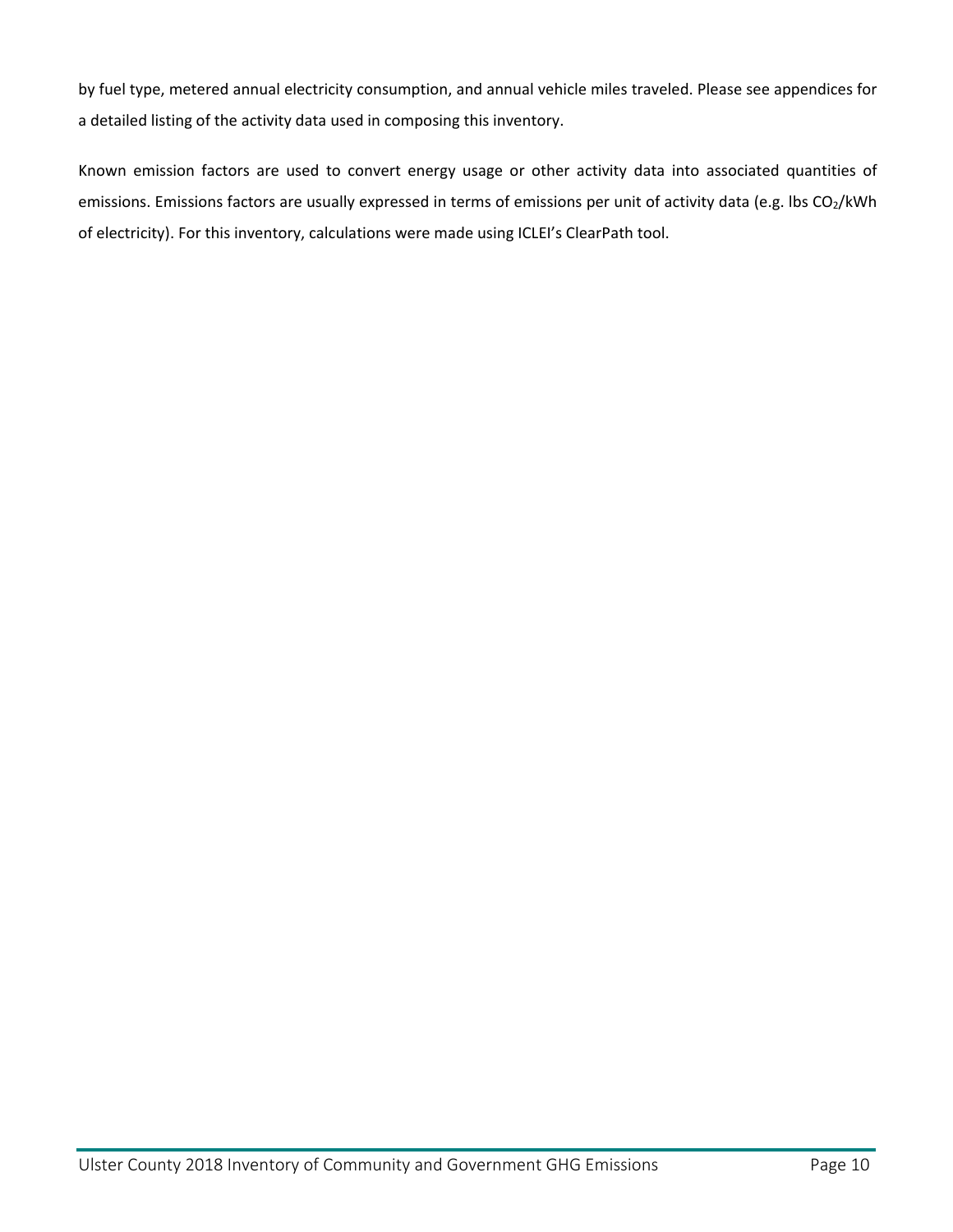# <span id="page-10-0"></span>**2018 Community Emissions Inventory Results**

The total communitywide emissions for the 2018 inventory are shown in Table 2 and Figure 3.

| Table 2 Communitywide Emissions Inventory   |                                                  |              |                                 |                       |  |
|---------------------------------------------|--------------------------------------------------|--------------|---------------------------------|-----------------------|--|
| <b>Sector</b>                               | <b>Fuel or source</b>                            | 2018         | <b>Usage unit</b>               | <b>2018 Emissions</b> |  |
|                                             |                                                  | <b>Usage</b> |                                 | (MTCO <sub>2</sub> e) |  |
| Residential                                 | Electricity                                      | 1,233,888    | MWh                             | 142,234               |  |
| energy                                      | <b>Natural Gas</b>                               | 1,095,696    | <b>MMBtu</b>                    | 58,276                |  |
|                                             | Propane                                          | 429,164      | <b>MMBtu</b>                    | 26,633                |  |
|                                             | Fuel oil (Distillate Oil #2)                     | 2,208,712    | <b>MMBtu</b>                    | 164,453               |  |
|                                             |                                                  |              | <b>Residential energy total</b> | 391,596               |  |
| Commercial                                  | Electricity                                      | 269,235      | MWh                             | 31,036                |  |
| energy                                      | Natural gas                                      | 747,003      | <b>MMBtu</b>                    | 39,730                |  |
|                                             | Fuel Oil                                         | 1,352,887    | Gallons                         | 13,901                |  |
|                                             | Propane                                          | 1,955,033    | Gallons                         | 11,041                |  |
|                                             |                                                  |              | <b>Commercial energy total</b>  | 95,707                |  |
| Industrial                                  | Electricity                                      | N/A          | N/A                             | N/A                   |  |
| energy                                      | Natural gas                                      | N/A          | N/A                             | N/A                   |  |
|                                             |                                                  |              | Industrial energy total         | 81,102                |  |
| On-road                                     | Gasoline                                         | N/A          | N/A                             | 839,046               |  |
| transportation                              | <b>Diesel</b>                                    | N/A          | N/A                             | 112,470               |  |
| Transit                                     | Gasoline & Diesel                                | N/A          | N/A                             | 1,580                 |  |
| <b>Transportation total</b>                 |                                                  |              |                                 | 953,095               |  |
| Solid Waste                                 | MSW (via UCCRA, generated in-county)             | 101,379      | Tons                            | 66,219                |  |
|                                             | - Landfill disposal                              |              |                                 |                       |  |
|                                             | MSW (via UCCRA, generated in-county)             | 101,379      | Tons                            | 6,784                 |  |
|                                             | - Transport to landfill                          |              |                                 |                       |  |
|                                             | MSW (via UCCRA, generated in-county)             | 101,379      | Tons                            | 1,662.6               |  |
|                                             | - Landfilling process emissions                  |              |                                 |                       |  |
|                                             | Other MSW (via UCCRA)                            | 29,201.21    | Tons                            | 1,954                 |  |
|                                             | - Transport to landfill                          |              |                                 |                       |  |
|                                             | Biosolids - Landfill disposal                    | 3,680        | Tons                            | 2404                  |  |
|                                             | Biosolids - Transport to landfill                | 3,680        | Tons                            | 190                   |  |
|                                             | <b>Biosolids - Landfilling Process Emissions</b> | 3,680        | Tons                            | 60                    |  |
|                                             |                                                  |              |                                 |                       |  |
|                                             |                                                  |              | Solid waste total               | 77,319                |  |
| Upstream                                    | Electricity consumption                          | 1,503.123    | <b>MWh</b>                      | 54,227                |  |
| of<br>impacts                               | Natural gas consumption                          | 921,350      | <b>MMBtu</b>                    | 22,587                |  |
| activities                                  |                                                  |              |                                 |                       |  |
|                                             | Fuel oil consumption                             | 17,358,046   | Gallons                         | 35,153                |  |
|                                             |                                                  |              |                                 |                       |  |
|                                             | Propane consumption                              | 429,164      | <b>MMBtu</b>                    | 46                    |  |
| <b>Upstream impacts of activities total</b> |                                                  | 112,013      |                                 |                       |  |
| Water and                                   | <b>Fugitive Emissions from Septic Systems</b>    | 106,238      |                                 | 12,908                |  |
| wastewater                                  | (population based)                               |              |                                 |                       |  |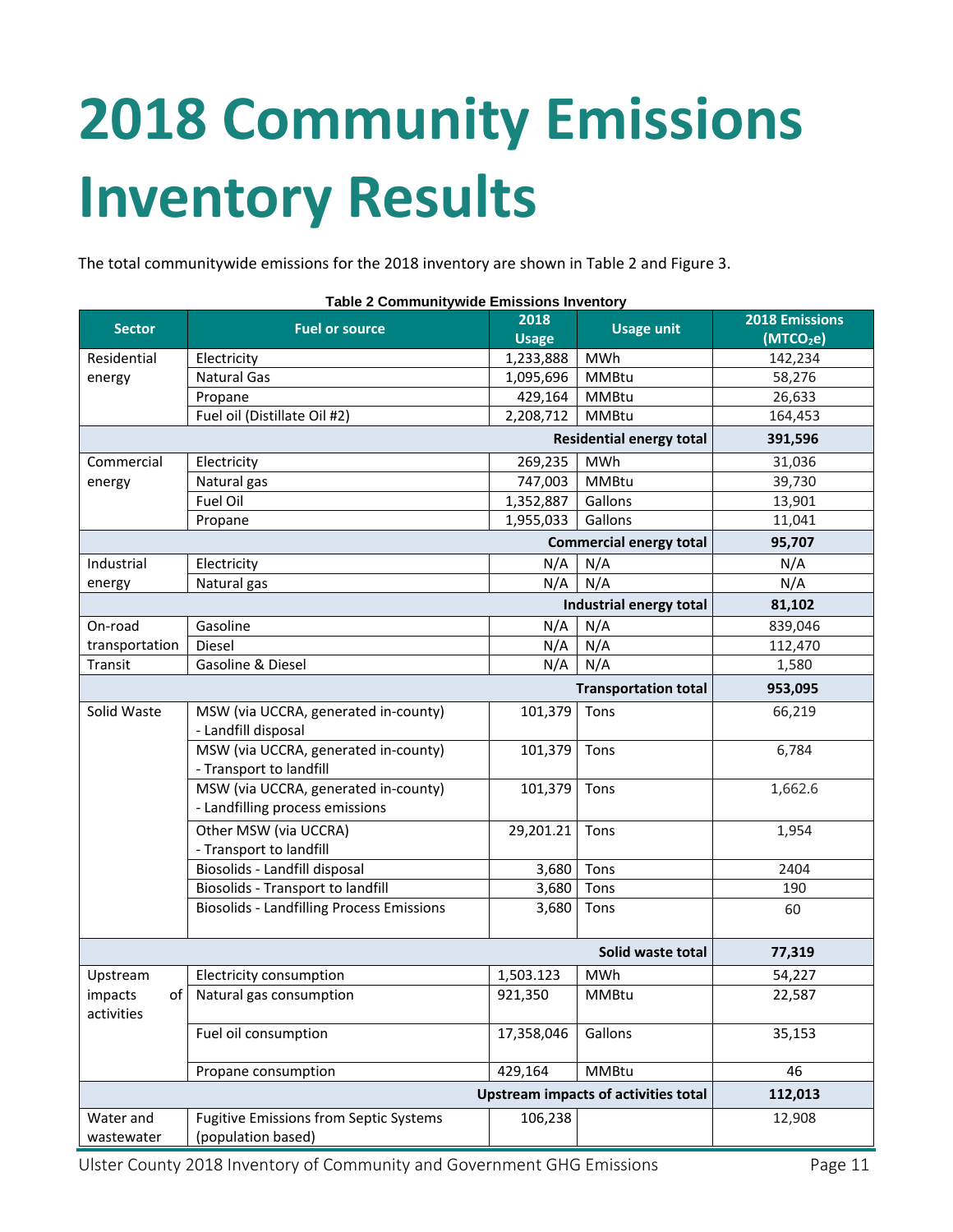|                                      |                                             |        | <b>Total communitywide emissions</b> | 1,823,672 |
|--------------------------------------|---------------------------------------------|--------|--------------------------------------|-----------|
|                                      |                                             |        | <b>Fugitive total</b>                | 91,247    |
|                                      | Sulfur Hexaflouride                         | N/A    | N/A                                  | 5,251     |
|                                      | <b>ODS</b>                                  | N/A    | N/A                                  | 66,521    |
| Fugitive                             | Natural gas leakage (T&D losses)            | N/A    | N/A                                  | 19,475    |
| <b>Agricultural Activities total</b> |                                             |        | 8,610                                |           |
|                                      | residues)*fertilizer use data not available |        |                                      |           |
|                                      | Agricultural Soils (fertilizers & plant     |        |                                      | 610       |
| Activities                           | Livestock (manure treatment & handling)     |        |                                      | 2,000     |
| Agricultural                         | Livestock (enteric fermentation)            |        |                                      | 6.000     |
| Water and wastewater total           |                                             |        | 12,983                               |           |
|                                      | Process N20 Emissions (population based)    | 71,335 |                                      | 76        |

Figure 3 shows the distribution of communitywide emissions by sector. Transportation & Mobile Sources is the

largest contributor, followed by residential energy and upstream impacts of activities.



**Figure 3: 2018 Community GHG Emissions distribution by Sector**

#### <span id="page-11-0"></span>**Forests – Emissions & Removals**

Nature based GHG accounting associated with land use and land use change is not required in the *U.S. Community Protocol* reporting framework, however it is important to consider in community GHG accounting. Land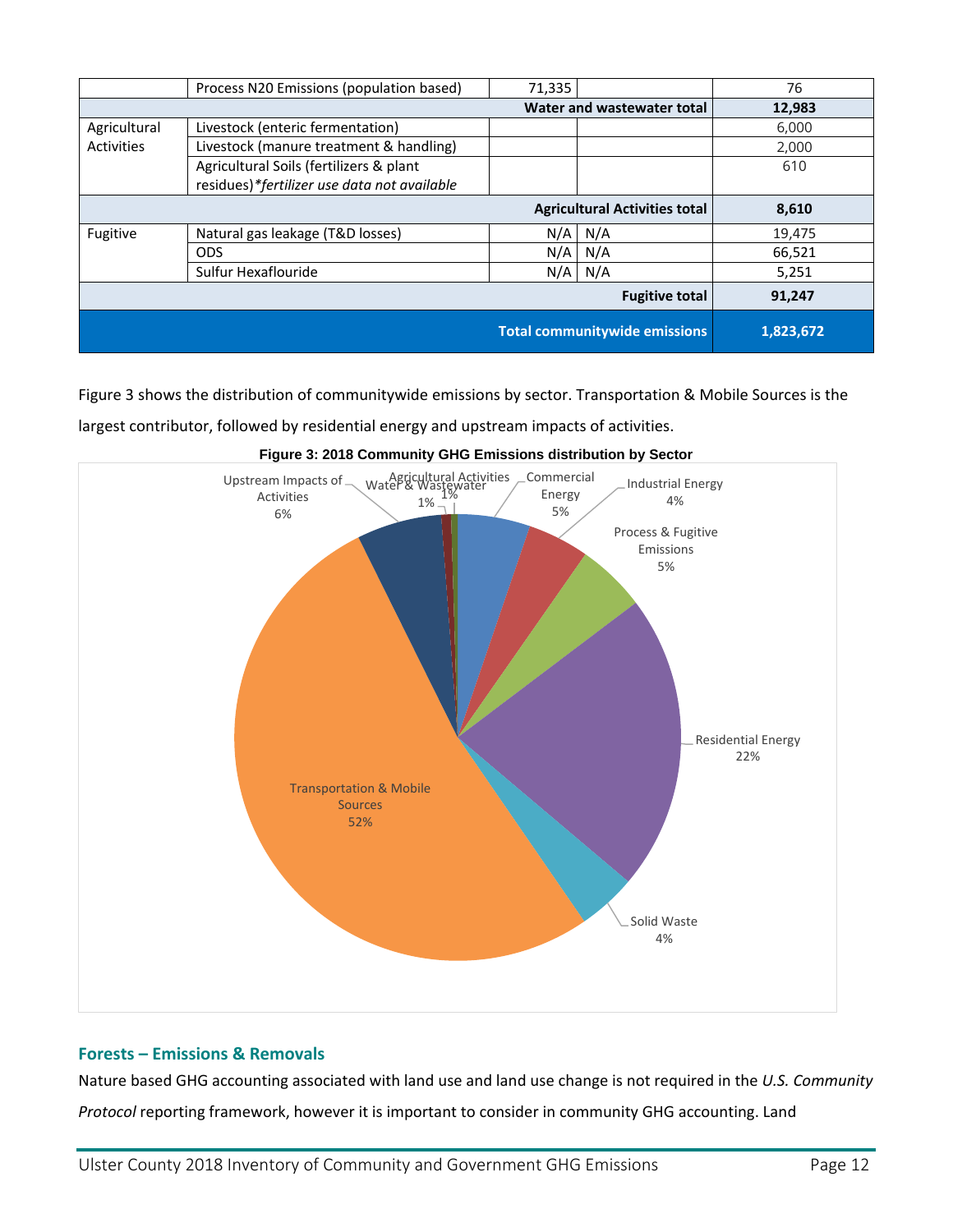management practices can result in significant GHG emissions or removals (sequestration), as can land use change over time.

The US Community Protocol's Land Emissions and Removals Navigator (LEARN) tool<sup>[7](#page-12-0)</sup> was used to calculate GHG emissions and removals from forests in Ulster County and to generate the *Summary Report GHG Inventory for Forests and Trees Outside Forests, 2004 to 2013 Ulster County, New York* (Appendix C). The land cover change data is from the National Land Cover Database, 2004 and 2013, and although there are significant uncertainties in the estimates included in the report, the overall importance of forests and other land uses and land management practices in GHG accounting is a known entity.

#### Key Report Findings:

- Over the period 2004 to 2013, emissions from forests and trees were 104,963 MT CO2e per year.
- Over the period 2004 to 2013, **the Net GHG balance of forests and trees was -1,478,214 MT CO2e per year**.
- Roughly 81% of Ulster County's total land base of 300,591 hectares (742,776 acres) is forest. Many areas outside of forests are also covered by trees, including an average of nearly 23.6 percent tree canopy on lands outside of forest areas
- Over the same period, annual CO2 removals from forests and trees were -1,583,176 t CO2e per year. (Carbon removals are represented by negative values.)
- Total GHG emissions for Ulster County across all sectors could be reduced if additional forests/trees were added to its land base, and/or if losses of trees were reduced further.

Ulster County's forests function as a net carbon sink, sequestering an estimated 1,478,214 MT CO2e annually. This represents a theoretical offset of about 81% against the County's 1,823,672 MT C02e annual community GHG emissions.

Ulster County's 200[8](#page-12-1) Open Space Plan<sup>8</sup> identified 236,499 (32%) of the County's total acreage of 742,769 as protected open space. This protected open space includes other land uses, in addition to forests, and will continue to sequester a significant amount of carbon in perpetuity, while the portion of open space which is not protected may be threatened by future land use change. In considering this, the potential for GHG emissions sequestration, in concert with other key considerations, could be used as part of the criteria for identifying and planning for the "Priority Conservation Areas" and "Priority Growth Areas" outlined in the Open Space Plan. Maps

<span id="page-12-1"></span><span id="page-12-0"></span><sup>&</sup>lt;sup>7</sup> Available at: https://icleiusa.org/learn/.<br><sup>8</sup> Available at[: https://ulstercountyny.gov/planning/open-space-plan,](https://ulstercountyny.gov/planning/open-space-plan) from *Final Mapbook* Map 1: Protected Open Space.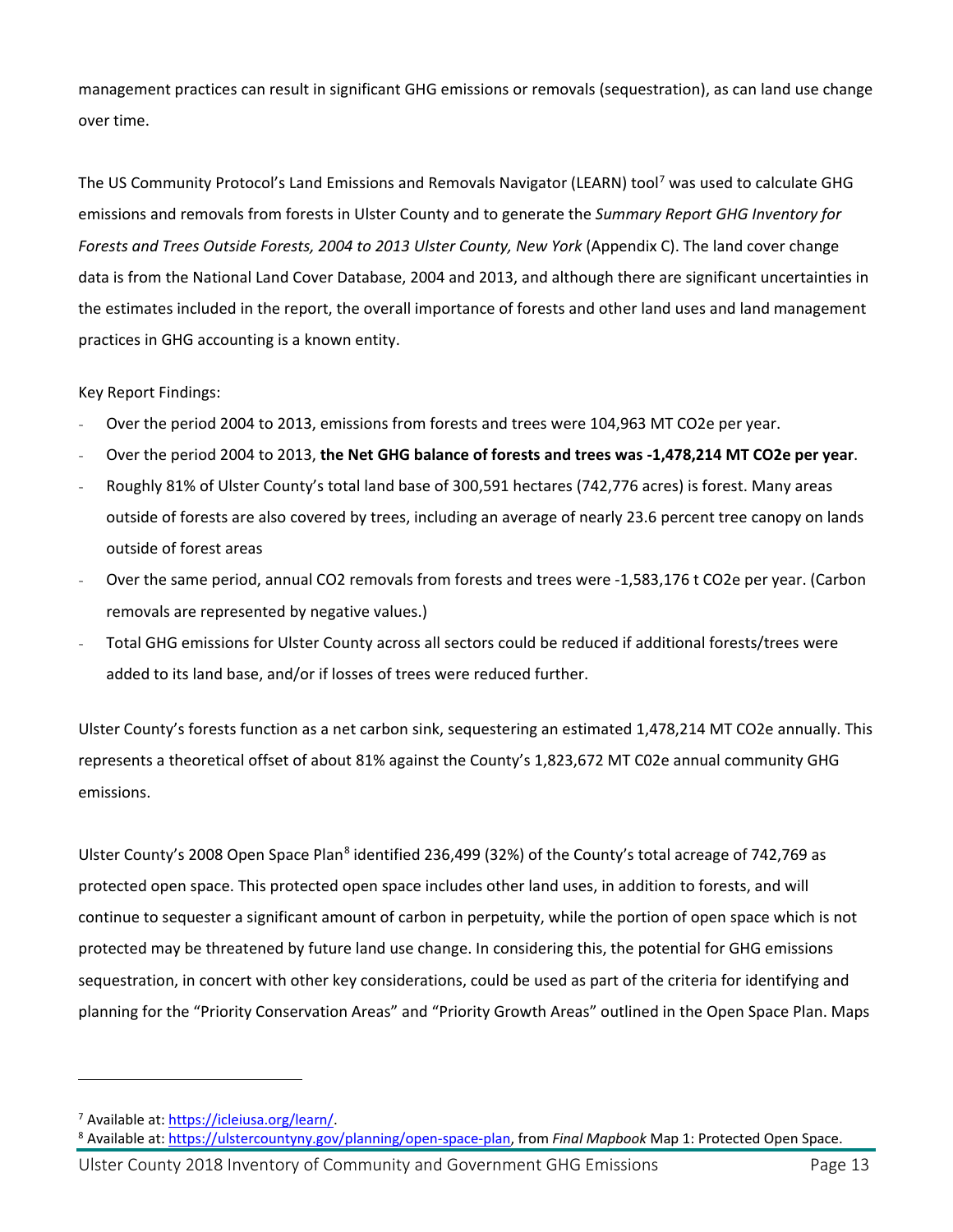identifying GHG sequestration potential could also potentially be included in the next planned update to the Natural Resources Inventory, which the Open Space Plan is built upon.

#### <span id="page-13-0"></span>**Consumption-based GHG Inventory**

A consumption-based GHG inventory offers an alternative approach to accounting for community scale GHG emissions and is different than a traditional production-based inventory which accounts only for GHG emissions that are produced within the geographic boundary of the community being measured. Although the productionbased inventory outlined above in this report is the standard approach used for GHG emissions accounting and is compliant with the *U.S. Community Protocol,* the Protocol also includes *Appendix I: Consumption-Based Emissions (2013)* for accounting of consumption-based emissions*.* Berkeley's *CoolClimate Data*[9](#page-13-1) for Ulster County were used for this consumption-based inventory, as recommended in the Protocol's *Appendix I: Consumption-Based Emissions.*

The consumption-based inventory (Table 3) estimates that Ulster County's annual GHG emissions are 3,142,002 MT C02e, which is about 58% higher than the production-based total of 1,823,672. This discrepancy reiterates the potential significance of accounting for all of the GHG emissions associated with the goods and services consumed within a community.

| Table 3                     |                                          |                                                       |                                                          |
|-----------------------------|------------------------------------------|-------------------------------------------------------|----------------------------------------------------------|
| <b>GHG Emissions Sector</b> | <b>Annual Household</b><br>Emissions (%) | <b>Annual Household</b><br><b>Emissions (MT C02e)</b> | <b>Ulster County Total</b><br><b>Emissions (MT C02e)</b> |
| Transport                   | 33%                                      | 14.96                                                 | 1,036,947.31                                             |
| Housing                     | 26%                                      | 11.80                                                 | 817,780.29                                               |
| Food                        | 16%                                      | 7.45                                                  | 516,404.59                                               |
| <b>Services</b>             | 13%                                      | 5.88                                                  | 407,540.83                                               |
| Goods                       | 12%                                      | 5.24                                                  | 363,329.15                                               |
| <b>Total</b>                |                                          | 45.33                                                 | 3,142,002.17                                             |

The consumption-based inventory accounts for GHG emissions that occur as a result of the food, goods, and services consumed by community residents, and includes household transportation and heating. This approach accounts for GHG emissions at the point of consumption, attributing all GHG emissions occurring in the course of production and distribution of goods and services – this includes upstream impacts – to the final consumers of those goods and services. This can present a more actionable approach to community GHG emissions accounting

<span id="page-13-1"></span><sup>9</sup> Available for download at: [https://coolclimate.org/data.](https://coolclimate.org/data) Data are from the following paper: Christopher M. Jones and Daniel M. Kammen, *Spatial Distribution of U.S. Household Carbon Footprints Reveals Suburbanization Undermines Greenhouse Gas Benefits of Urban Population Density*. Environ. Sci. Technol., 2013, dx.doi.org/10.1021/es4034364.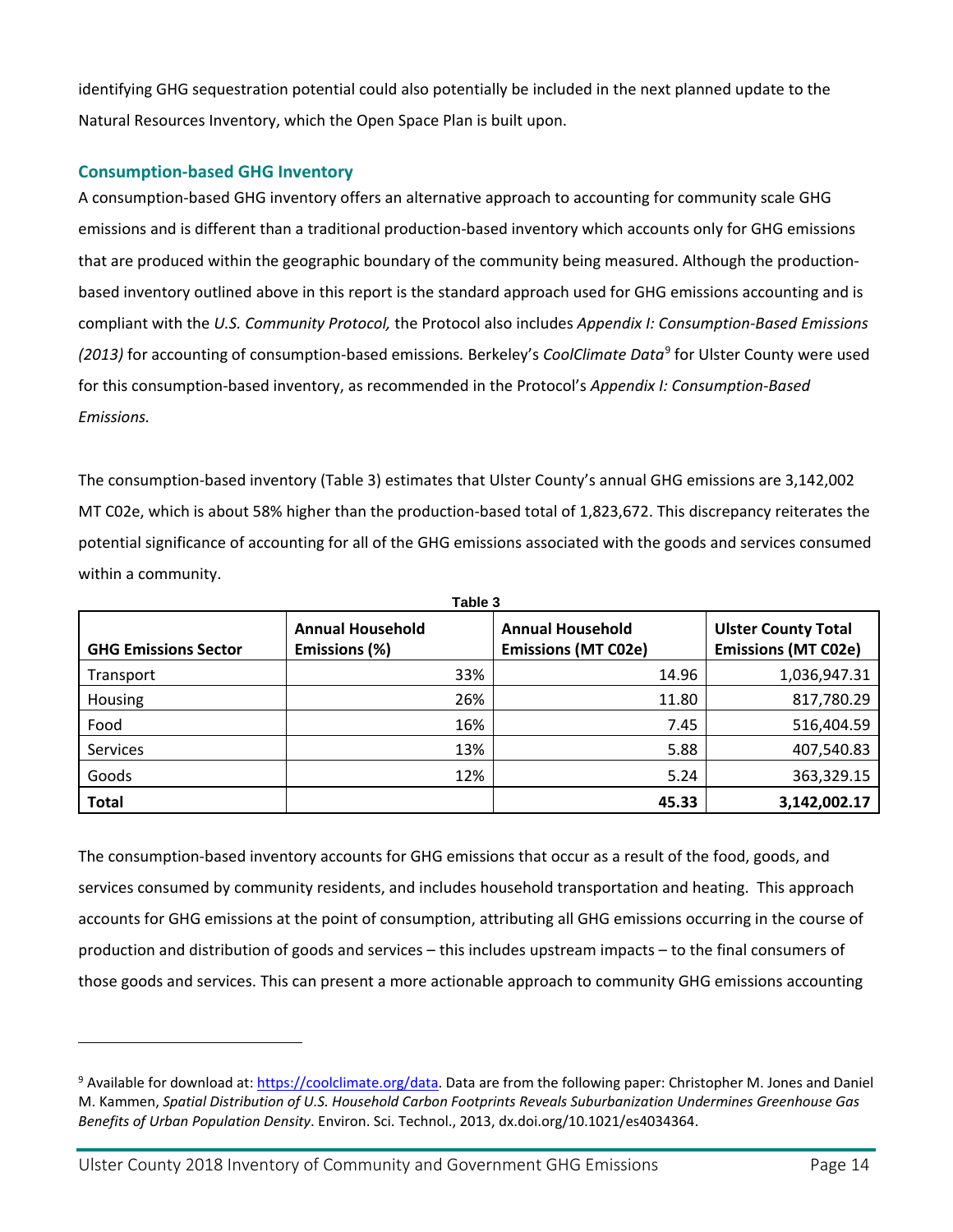and can help community residents plan for changes to their household's consumption habits in order to reduce their individual carbon footprints.

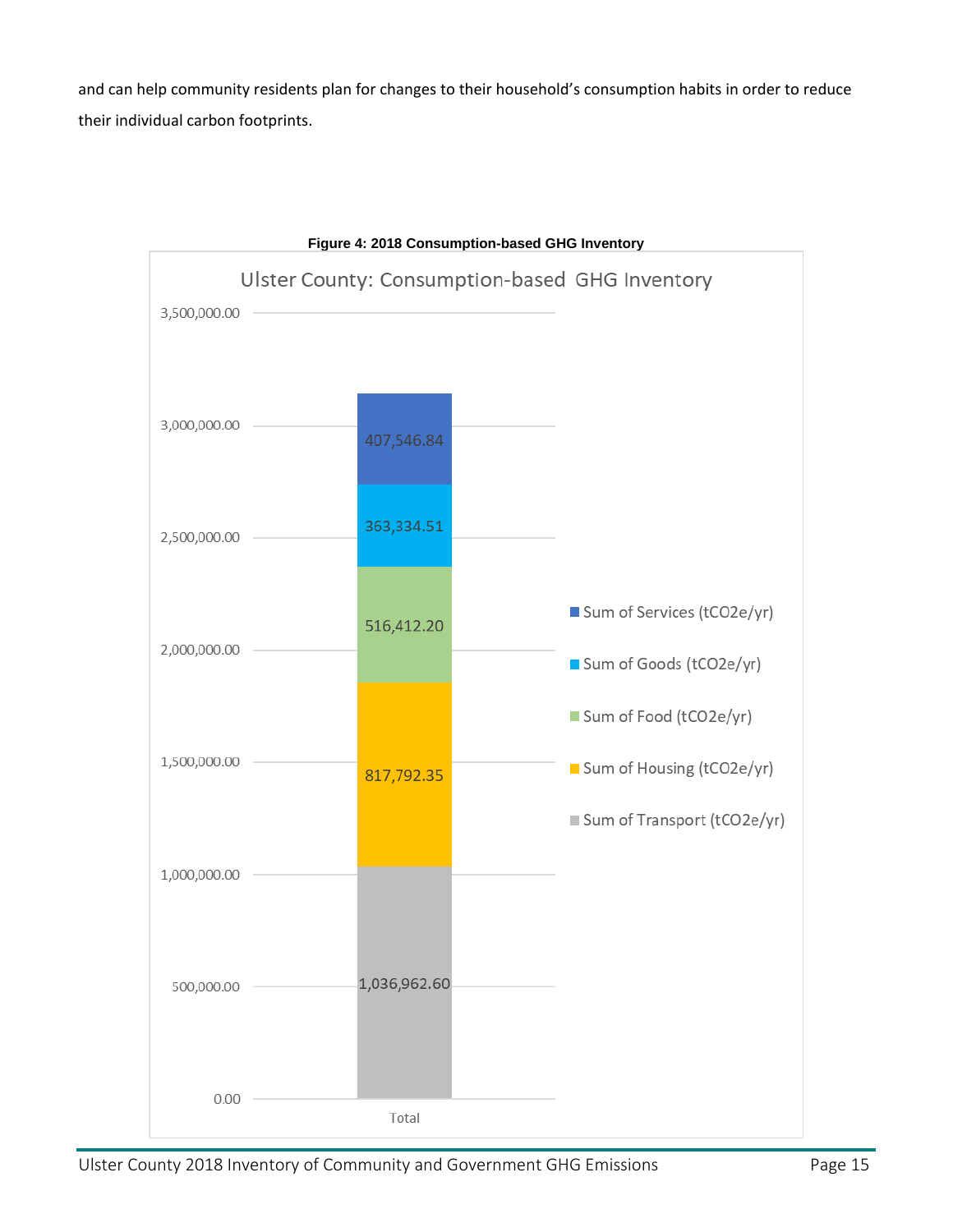### <span id="page-15-0"></span>**Conclusion**

This inventory serves as an update to the 2010 Mid-Hudson Regional GHG inventory with improved methodology due to the application of ICLEI's *U.S. Community Protocol* for Accounting and Reporting GHG Emissions. The County will continue to track key energy use and emissions indicators on an on-going, annual basis to update and improve this inventory while increasing compliance with the accounting and reporting methods detailed in the U.S. Community Protocol. As additional sources of community emissions data are developed, the County will implement adjustments to its 2010 baseline year inventory.

The next step is to develop a climate action plan that identifies specific, quantified strategies that can cumulatively meet Ulster County's community GHG reduction target as well as supporting the State's Climate Act (CLCPA) goals.